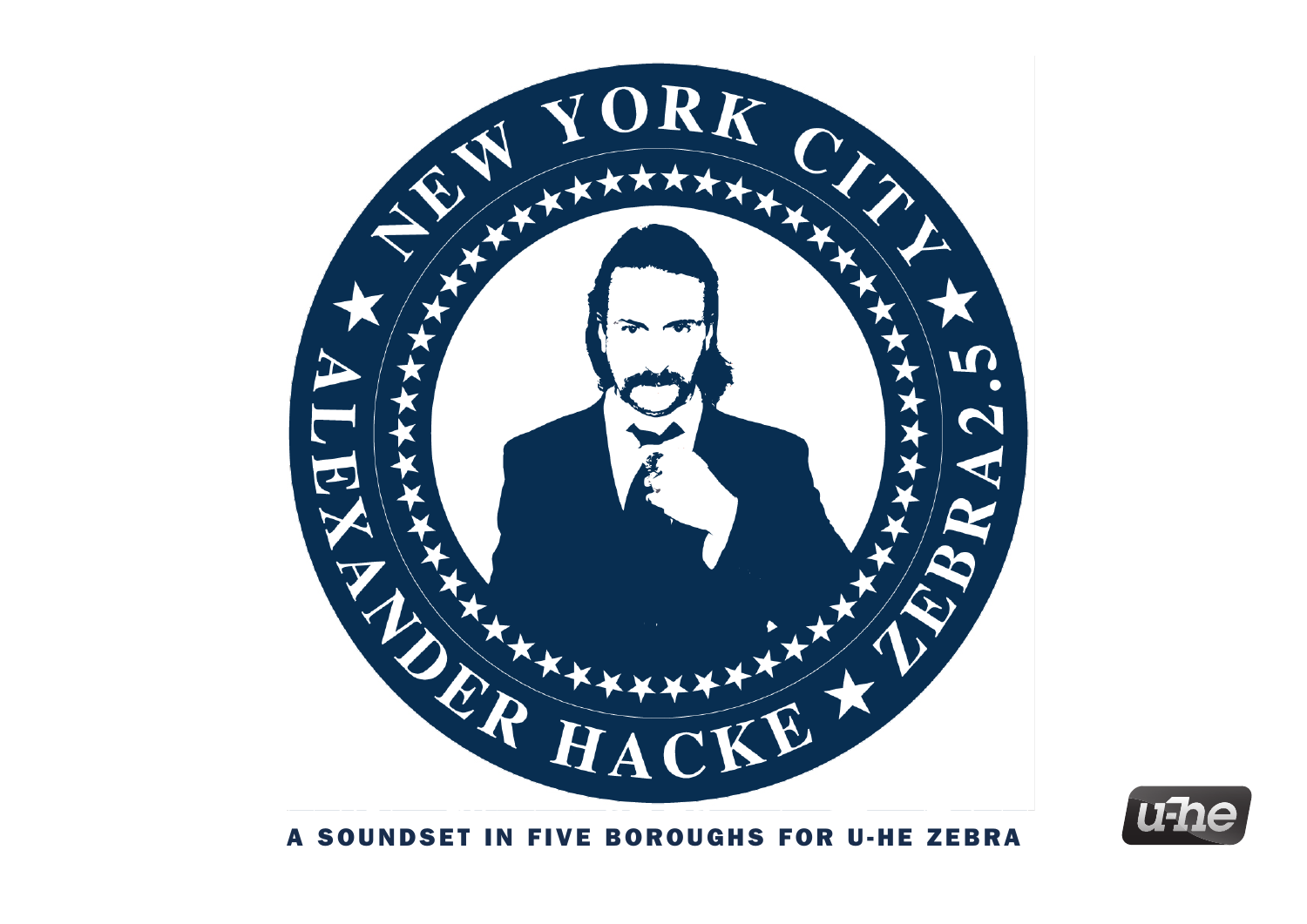# INSTALLATION

Unpack .zip file and drag to this location:

**MAC:** 

MacHD/Library/Audio/Presets/u-he/Zebra2

**WIN:**  ..\Vstplugins\Zebra2.data\Presets\Zebra2\

# REQUIREMENTS

You need Urs Heckmann's Zebra v2.5 or newer to listen to the sounds.

Zebra is a "wireless modular synthesizer" plugin for Mac and PC.

You also need a host program for VST on PC, VST/AU/RTAS on Mac.

# LINKS

**ALEXANDER HACKE:**  http://www.hacke.org

### **ZEBRA:**

http://www.zebrasynth.com

**URS HECKMANN:**  http://www.u-he.com

# NEW YORK CITY

#### A SOUNDSET IN FIVE BOROUGHS FOR U-HE ZEBRA

A collection of 150 synthesizer sounds by Alexander Hacke.

The set is an audible hommage to New York City, with 30 patches for each of the five boroughs, Brooklyn, Manhatten, Queens, Staten Island and The Bronx.

Some sounds are playable, some sounds are mere effects and some sounds play a whole score all by themselves.

Each sound tells a story, so don't forget to open the info panel!

#### Alexander Hacke NEW YORK CITY

# **CONTENTS**

| <b>BROOKLYN:</b>      | Page 3  |
|-----------------------|---------|
| <b>MANHATTAN:</b>     | Page 6  |
| <b>QUEENS:</b>        | Page 9  |
| <b>STATAN ISLAND:</b> | Page 12 |
| <b>THE BRONX:</b>     | Page 14 |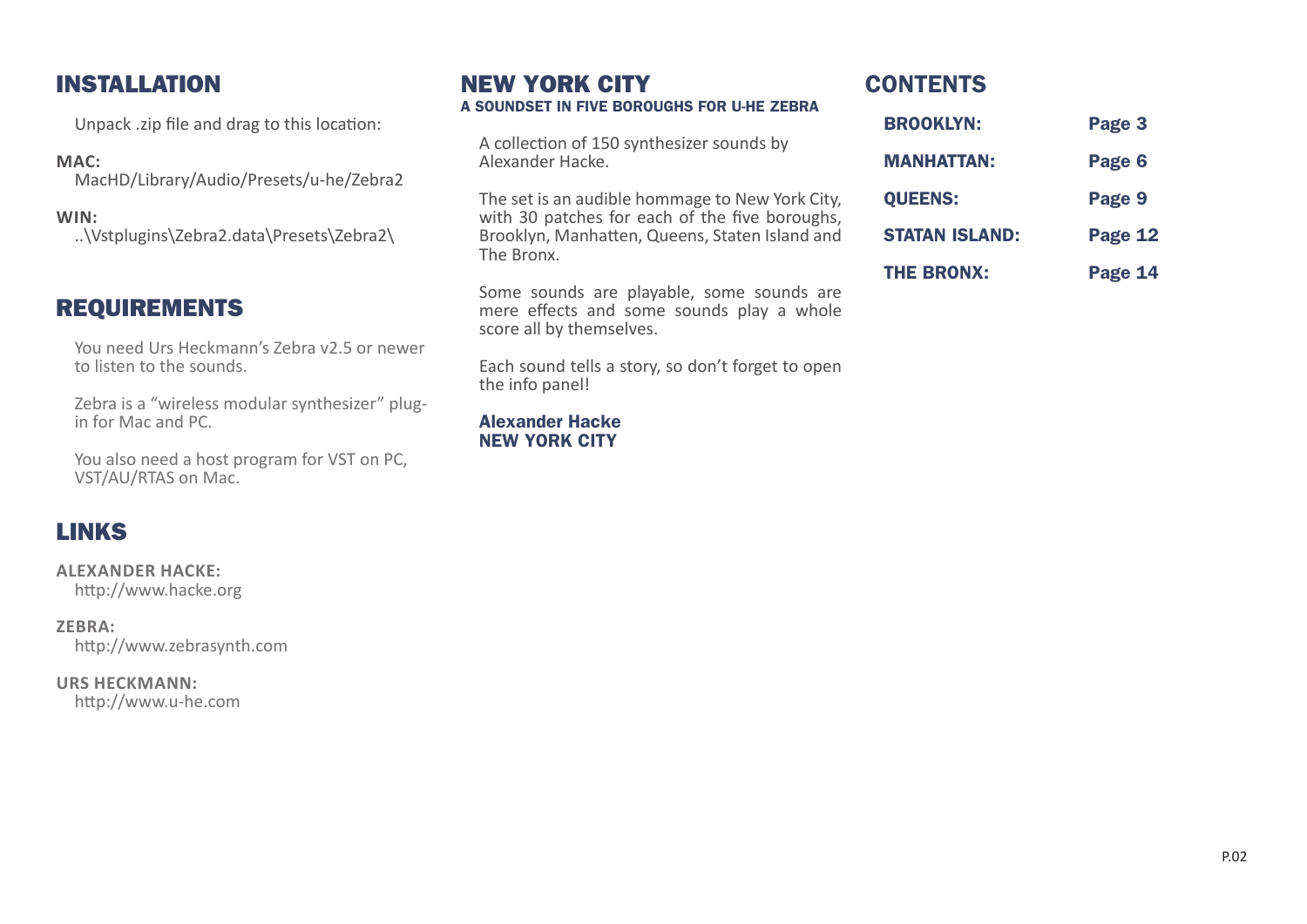# BROOKLYN

### ASTROLAND

A Coney Island fun-fare theme with the old fashioned flavor of cotton candy and Nathan's famous hot-dogs to it.

*Goes with any attraction for young and old.*

### BELOW THE BELLY OF THE BEAST

Something is lurking down there. It's busy digesting but ready to devour more.

*Bass register. Mean and evil.*

### BILLYBURG BOUNCE

That's how the hipsters do when they wiggle their butts.

*Full blown monophonic Electro backing. Best at midrange and not too fast either.*

#### BIOHAZARD

Heavily tattooed body-builders with eyebrow piercings you don't wanna tell to shut the fuck up.

*Drop D power-chords.*

### CRUSTY-A-GO-GO

Old school Punk Rockers on the sidewalk doin' the Cretin Hop.

*Complete pogoing backing. Just add crashes*

### CUP CAKES!

Always sweet and lovely little calorie-bombs with all kinds of toppings and in dozens of flovors. We love them even though we shouldn't.

*This monophonic sequenced backing is best enjoyed with coffee on a sun-drenched Sunday afternoon.*

### DESOLATE AVENUE

The time is 3am, you are riding south on, say Flatbush, it has just stopped raining and actually there is no reason to feel so gloomy.

*A polyphonic, multi-timbral, squarepulsatin layer of sound with a melacholic touch.*

## DUMBO COMMUTERS

Dumbo is the perfectly gentrified area opposite of the financial district. The new inhabitants of this formerly industrial and super-dangerous neighbourhood are suit-wearing brookers and secretaries. This is the sound of them moving about.

*Clean and ultra-modern sequence. Busy and stylish.*

## EL REGRESO

"The Return" to a Puerto Rican/Dominican neighbourhood in South-Williamsburg.

*Syncopated Latin-metallic feel. Very sharp and groovy. Muy Caliente.*

### FORT HAMILTON BRASS

Brooklyn's own historic army base.

*A mellow patch for fanfares and salutes.*

#### GLAMOUR & GLOOM

Slow moving romantic and mysterious organ-like sound.

*Nocturnal and very seductive in nature.*

### HARD BOILED

This hommage to the Film Noir detective story is a wild chase through the city's alley-ways.

*Suspense, black and white footage. The sequence sounds best in lower registers*

### ISSUE PROJECT

The Issue Project Room is New York's premier location for experimental arts and performance. Currently located at 3rd street and 3rd avenue in the Old American Can Factory.

*An atonal patch for adventurous sonic experimentation. Highly recommended use of XYcontrols.*

## LA SANTA RIA

Loosely translated from the Spanish as "The Way Of The Saints" this Afro-Cuban religion is very much at home in New York City.

*"That Ole White Magic" is used to do good and good only.* P.03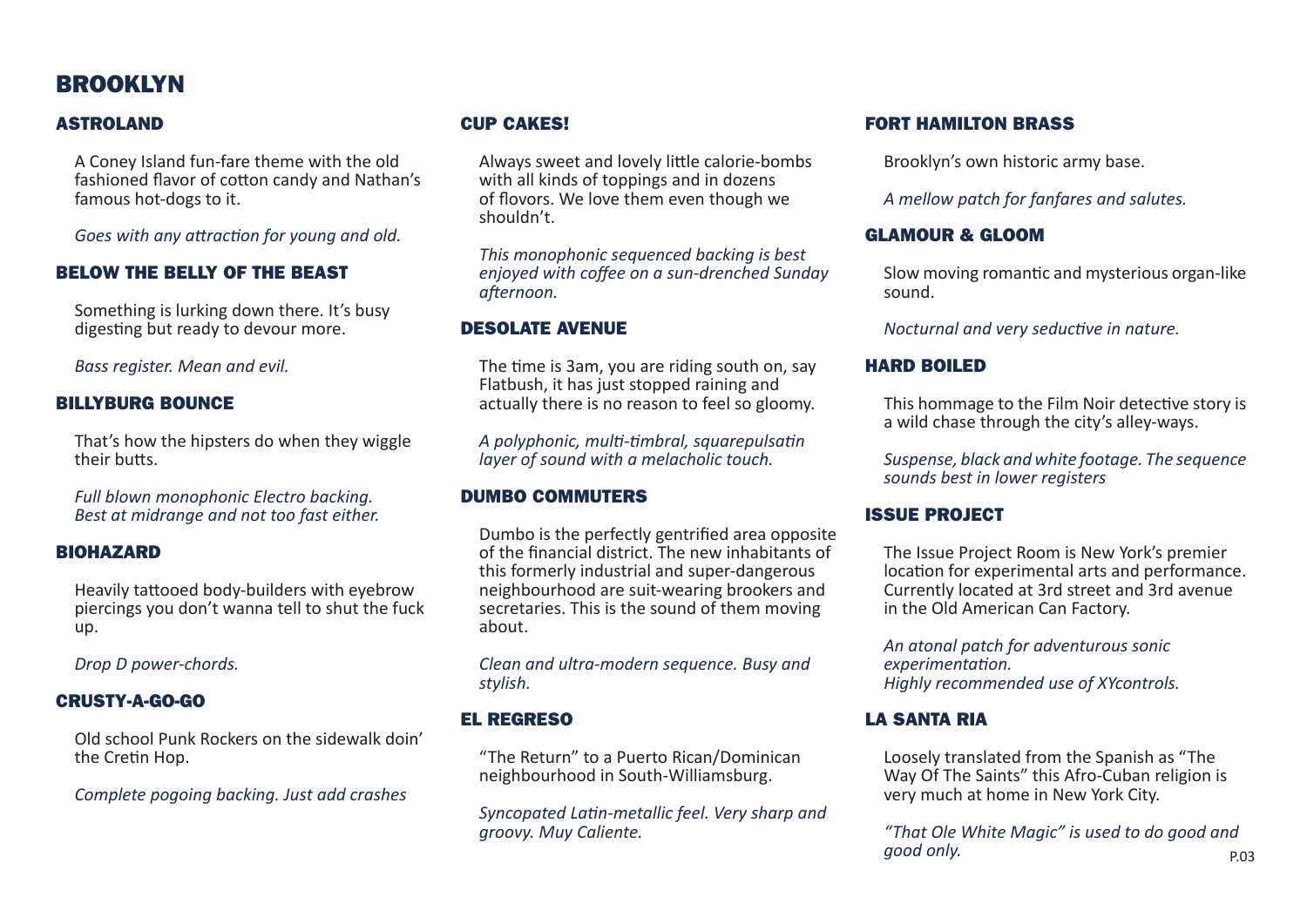# BROOKLYN.CTD

### LOCOMOTION

A tough electronic back-beat with a retro touch to accompliment the R'n'B feel of the sixties.

*Knucklehead party groove.*

#### MERRY GO ROUND HORSEY

For your safety and the safety of others please listen to the following safety instructions:

Please walk. Do not run while entering and exiting the merry-go-round.

Please choose a horse or a seat and remain seated during the duration of the ride.

Ride only English- or western style. Persons standing beside a rider must stand towards the inside of a ride and hold on at all times.

Please hold on and be prepared. The ride is about to start.

*On a weekend-trip with the kids to Coney Island.*

#### METROPOLITAN OVERHEAD

Nothing like a train blasting by on an overpass.

This'll shake you up and invigorate you at the same time.

Run! You might still catch it.

*This patch works great for power-chords at lower registers.*

#### MOTOR FETISH

Noise-fueled sound engine with exessive use of the old overdrive.

Pedal to the metal attitude.

*Whenever the smell of burning rubber is required in your audio you should refer to this one. Check the filter-shifting action on the XYgearsticks.*

#### OUR ANNIVERSARY

Dedicated to Danielle the girl from New York City, who I fell in love with in 2001 and got married to in 2006

*Eternal Love and Happy Endings.*

### PACIFIC ISLANDER

The Samoan Fog Cutter, the Suffering Bastard, the Zombie, the Mai Thai and the Scorpio Bowl where the inspirations for this Rhum-infused exotic and fortunately well padded sound.

*Cocktail hour. The higher you go, the more likely you are to wake up with a hang-over, but that is only common sense.*

#### RED HOOK CARGO

This sound is meant to invoke images of the docks, seagulls and cranes lifting containers high in the air. The wind leaves a salty taste on your lips.

*A very slow-evolving patch. Large and romantic.*

#### RIVERVIEW CONDO

High-end Brooklyn housing. The view is spectacular and the price astronomically expensive.

Therefore beware of the CPU load this patch requires for rather marginal effects.

*A "pad" sound. Safe, cozy, luxurious, square and pretty boring.*

#### SAINT PADDY'S DAY PARADE

Time to proudly stagger and jig. Fiddles and marching feet drenched in green.

*Blur your vision with the XY-controls and on you go, lads.*

### SHOOT THE FREAK!

Another Coney Island patch.

*Nomen est omen. 1\$ a pop.*

#### STILL DANGEROUS

That's what they say about certain areas.

*Touch the keys ever so lightly and get paranoid!*

#### T-BEAM HIGH RISE

There's new condos going up everywhere. Welding, side-grinding and heavy machinery in full effect.

*Industrial sound-scape. The sound of the new age.* P.04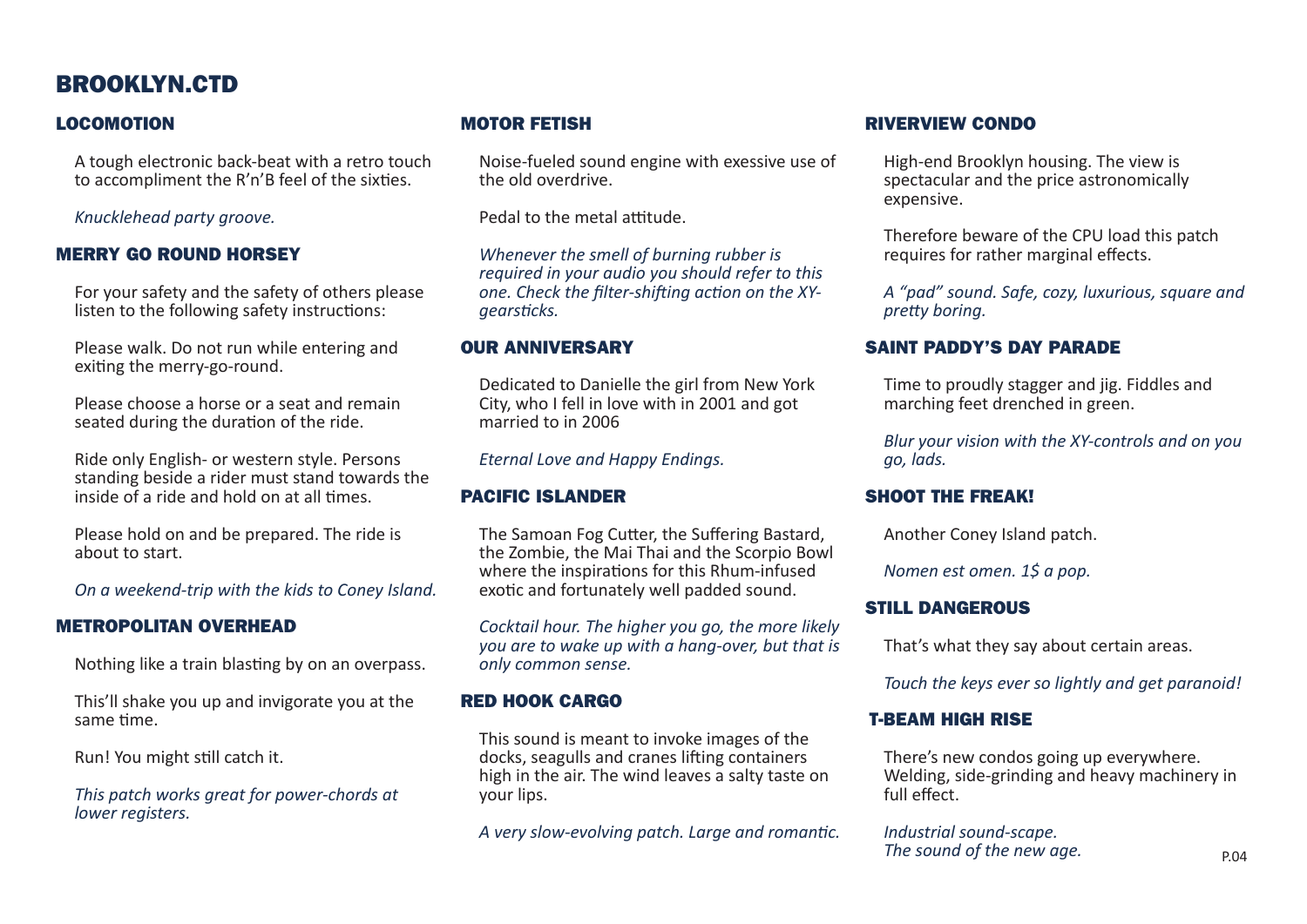# BROOKLYN.CTD

## THE L TRAIN

The grey line. It can get loud on that horizontal artery between Manhattan and Brooklyn.

## *Brutallity in all it's beauty.*

## TRUSTAFARIANS

Pseudonym for (out of town) hipsters who live of their daddy's credit-card.

*Whenever you need to put some fairy-dust on.*

# UNDER THE BRIDGE

The drone of cars passing way above on the Brooklyn Bridge.

*Atonal doppler-effect cluster.*

## WONDER WHEEL

The final Coney Island patch and also probably the last of the attractions to remain after the park has been totally demolished and turned into housing for the filthy rich.

*Good times.*

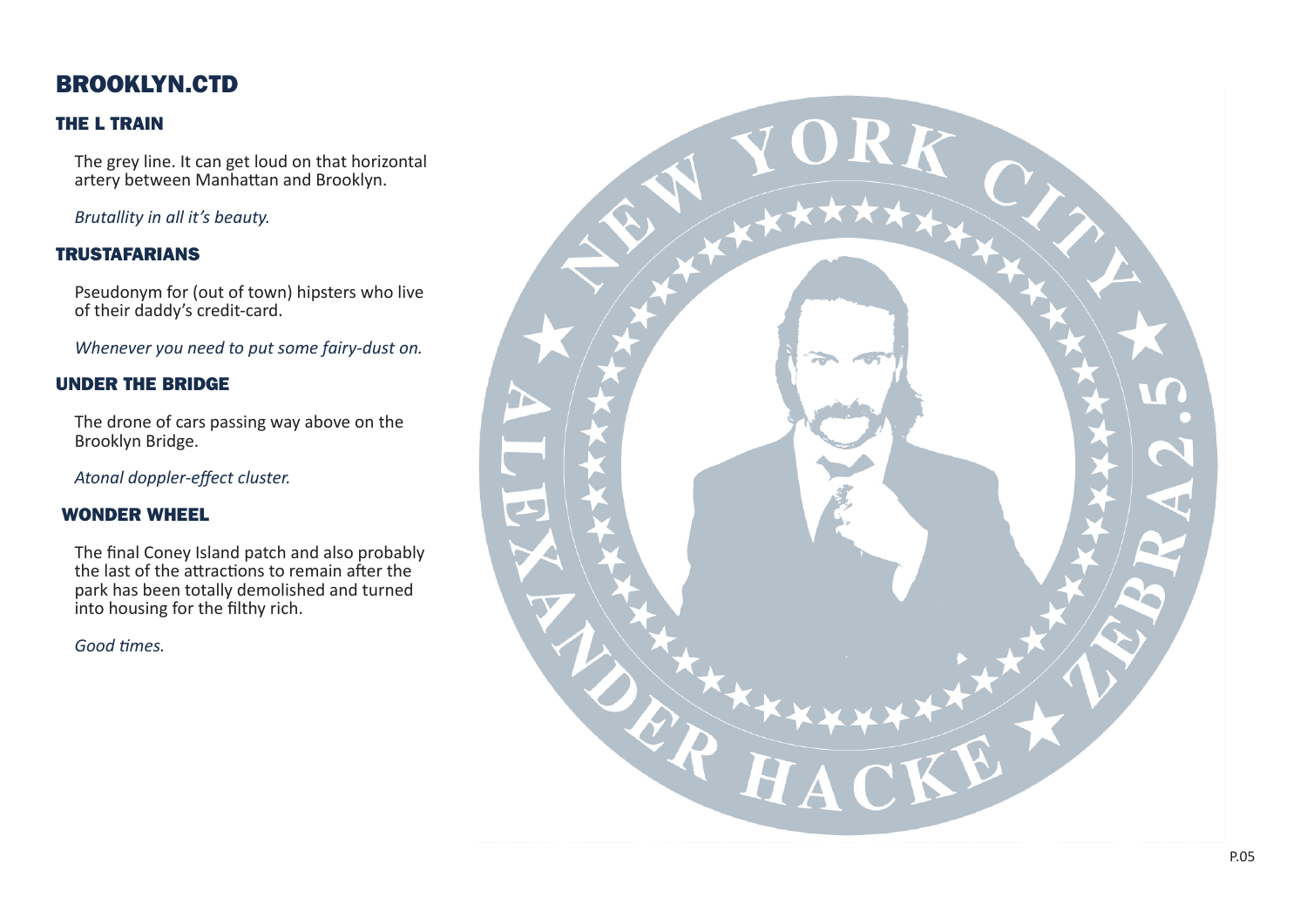# MANHATTAN

## AVENUE OF THE AMERICANAS

Up in well to do mid-town Manhattan.

The lights are shining bright, limos passing, the world seems to be in dreamy slow-motion.

*Brassy, sedated patch with a touch of Jazz-feel to it.*

## BETH ISRAEL ANESTHESIA

Waking up in the emergency room of the hospital.

You don't remember how or why you got there, but the painkillers they've given you are doing a mighty fine job for sure.

*A layer of dim oblivion. Hit the keys a little harder and you'll feel a little sting through all that medication.*

## BOOTS AND SADDLE

Sweat and pumping muscles on Christopher street.

*Hard-riding sequence*

## CHRYSLER ILLUMINATED

The magnificent NYC skyline.

A weightless flight around the Chrysler Building on a clear and moonless night.

*Electric circulating sound-scape patched to glow in the dark.*

## DAKOTA BUILDING GOTHIC

"Rosemary's Baby" was shot here and little later John Lennon right outside.

Boris Karloff and Judy Garland lived in this house. Beautiful and haunting.

*Cembalo meets weirdness right by the Central Park*

## DANCETERIA

New York's premier dance-club of the early eighties.

"Girls Just Wanna Have Fun" and "Holiday" on the floor with No Wave and Suicide.

*Open 80s-flavored rhythm-patch.*

## ELLIS ISLAND

The Statue Of Liberty! The Land Of The Free!

*Go to a lower register to enjoy the epic scenery.*

## GRINDING AT THE RCA

The Hammond B-3 Organ was unveiled by it's inventor Laurens Hammond at the RCA building in 1939

*A hot Hammond organ sound for all occasions.*

#### GROUND ZERO

This patch illustrates the feeling one gets when visiting the site of 2001's catastrophy .

*The sound of unsolved issues and souls in unrest.*

### HARD CORE FOR LIFE

Electronic hommage to the New York Hard Core sound of bands like Agnostic Front or Sick Of It All.

*Distorted power-patch, manlier at lower keys.*

### KURT ON BROADWAY

Kurt Weill established himself as a new and original voice in the American musical theater and always considered Broadway "home."

This patch is inspired by rhythmical elements of his work.

*Gaudy and up-beat rhythm-section playable in polyphonic mode.*

## LEO AT THE PLAZA

Leo Theremin lived and worked at Manhattan's Plaza Hotel.

Here, in it's Grand Ballroom he also first demonstrated his invention to the American public shortly after his arrival in 1927.

*A Theremin simulation.*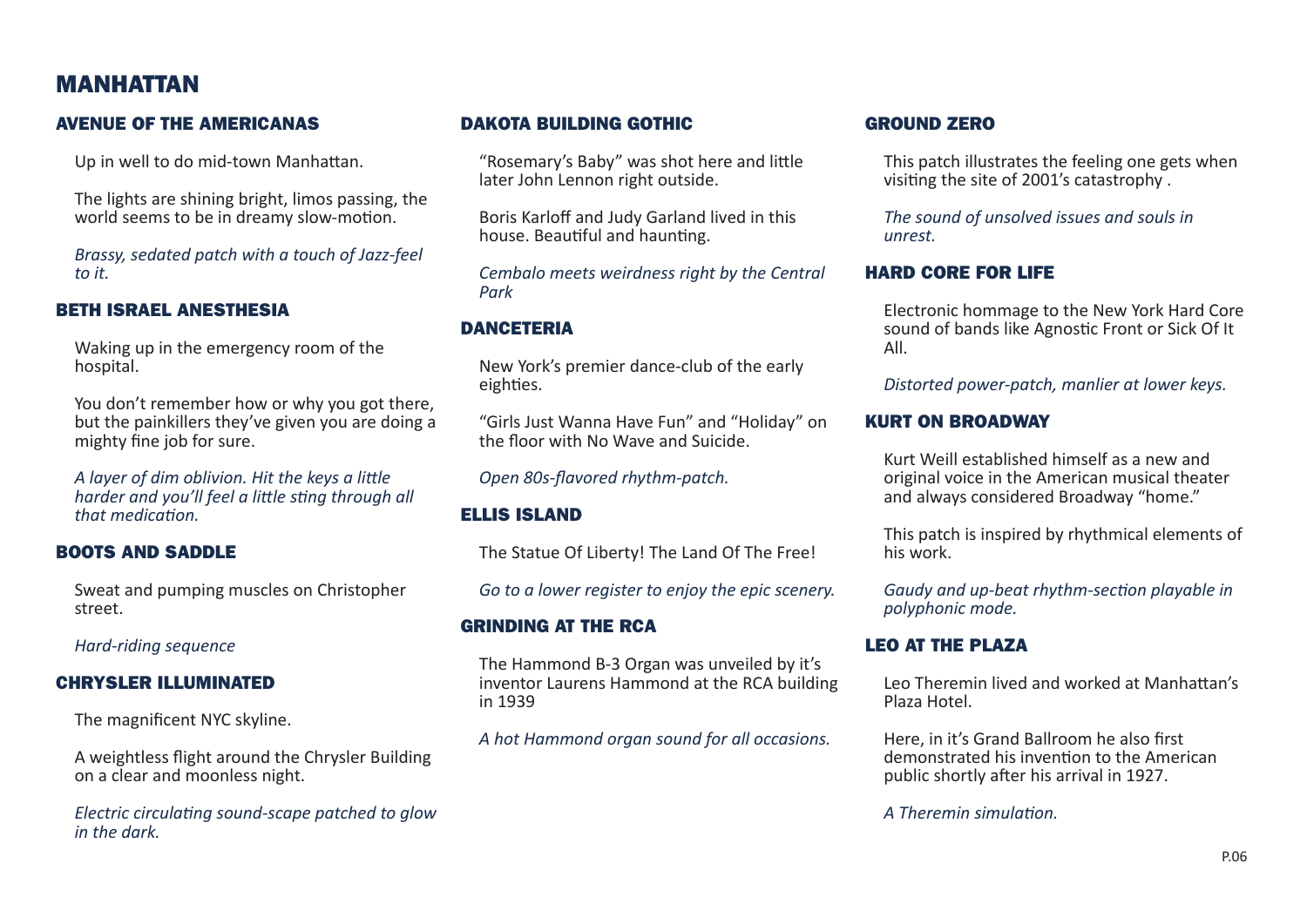# MANHATTAN.CTD

#### LIMELIGHT

The Limelight in New York opened in November 1983. Located in the former "Episcopal Church of the Holy Communion" on Sixth Avenue in an area once known as the "Ladies' Mile", located in Manhattan's Chelsea district, and originally started as a disco music and rock music club.

In the 1990s, it became a prominent place to hear techno, goth, and industrial music, and to obtain recreational drugs.

*Spaced out organ sound, purely recreational.*

#### LOWLIFE

Sub-sonic rumble.

*How low can you go?*

#### MACDOUGAL FLAIRS

The sound of the psychedelic west-village of the early 70s. Far out, man.

*Goes with anything purple, moshus-oil and long hair.*

#### NEUROTIC MOVEMENTS

Feeling strange? A tiny but annoying headache just underneath your eyebrow and people on the train give you funny looks. Something definetly is wrong, but what is it?

*An arpeggiated favorite for any hypochondriac city dweller.*

#### NEW YEARS EVE ON CANAL ST.

Oh, those lights and the busy commotion of China Town. Specially around the holidays this is an enormous source of inspiration.

*Arpeggiated sequence with a red and golden asian glow to it.*

### NO WAVE

New York bands of the late 70s, such as Mars, DNA, Teenage Jesus And The Jerks among others, with their total disregard of harmony and innovative use of conventional instruments influenced a whole new generation of musicians, This patch is a hommage to them.

*Complete and slightly atonal backing which could be a composition by Sonic Youth.*

#### PLISSKENS ESCAPE

Escape from New York is a 1981 science fiction/action film directed and scored by John Carpenter.

The film is set in the near future in a crimeridden United States that has converted Manhattan Island in New York City into a maximum security prison. Ex-soldier and legendary fugitive "Snake" Plissken (Kurt Russell) is given 24 hours to find the President of the United States, who has been captured by inmates after Air Force One crashed on the island.

*Any time now considdering that the story plays in 1997.*

#### PYRAMID

Another legendary nightclub located on avenue A between 6th and 7th street.

*Eighties-style arpeggio sequence, best when fast and furious.*

## ROCKET U.S.A.

A patch inspired by the track of the same name from Suicide's epochal self-titled debut album released in 1977.

*Alternate keys D and E in a middle register and you're on.*

#### SAVE THE ROBOTS

When everywhere else was closed, there was a basement-club where one could go, where the music was still pumpin' and like-minded peeps a plenty.

*Super groovy dance backing for the ongoing afterhours party.*

#### SERIAL GLASS

Although his music is often, though controversially, described as minimalist, Phillip Glass distances himself from this label, describing himself instead as acomposer of "music with repetitive structures."

*This patch could also be called "Instant Glass"*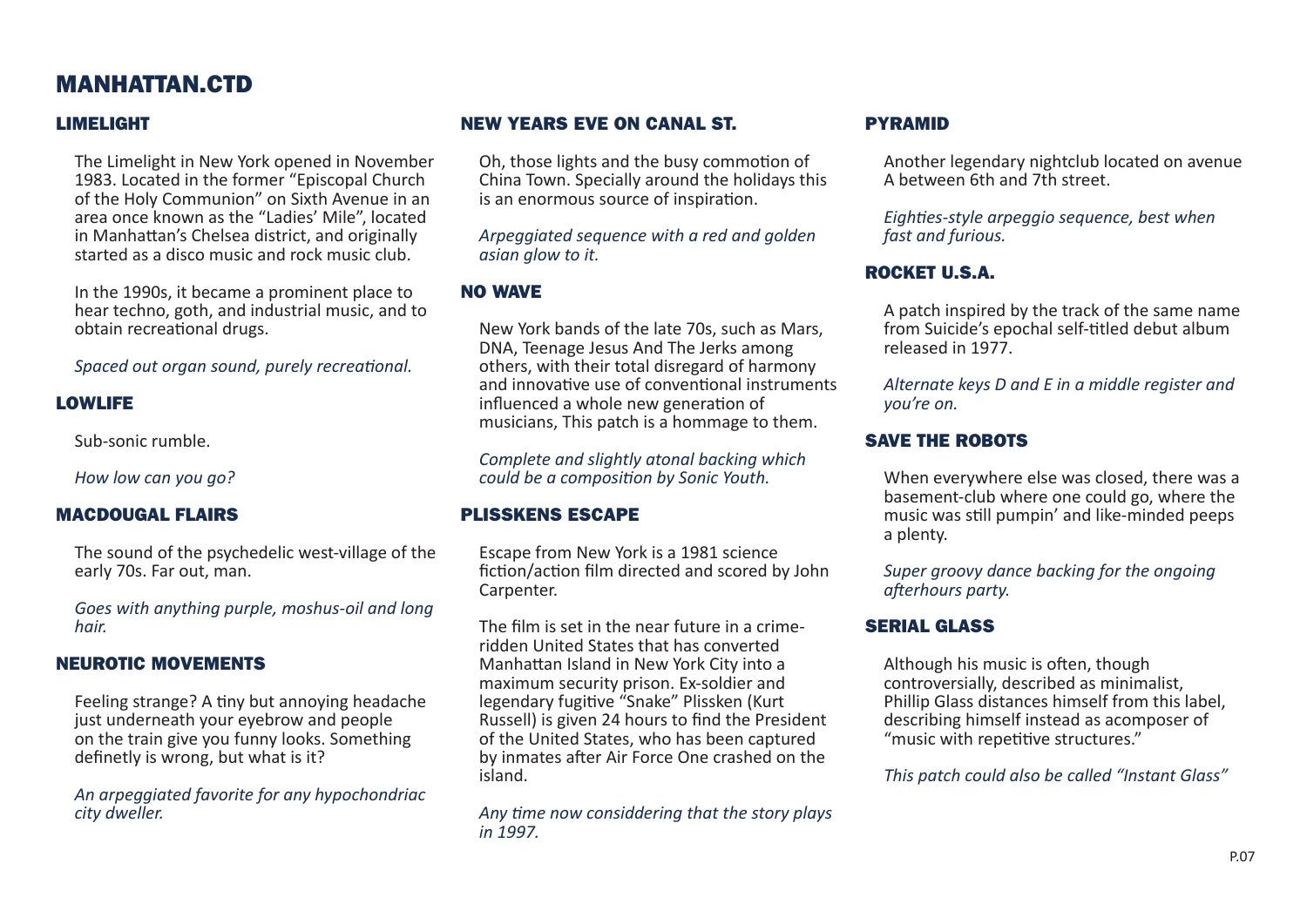# MANHATTAN.CTD

#### SUBTERRANIAN VIBE

A sound as if the subway tunels started singing.

*Whenever you need to dig a little deeper.*

#### THE VILLAGE VOICE

The Village Voice is a free weekly newspaper in New York City featuring investigative articles, analysis of current affairs and culture, arts reviews and events listings.

#### *This is a choir patch*

#### THELEMIC RITUAL

Do what thou wilt shall be the whole of the Law.

#### *For the New Aeon.*

#### UNION SQ TRIBAL

There is always some beautiful music to be heard in the subway station at Union Square. Significant is the way the sound is reflected by the walls of these great underground halls.

*Waiting for a train.*

#### UPTOWN MOODY

A mellow voice from the better situated parts of the city.

*A visit at the museum.*

#### WE ARE THE SQEEGEE MEN

The Squeegee Men where the guys at trafficlights who would want to "clean" your windscreen for a donation.

Upon his election, mayor Rudy Giuliani famously embarked on a crusade against squeegee men as part of his quality-of-life campaign, claiming that their near-ubiquitous presence created an environment of disorder that encouraged more serious crime to flourish.

*Squeegee men disappeared from city streets during Giuliani's mayoralty and have yet to reappear in significant numbers.*

#### YELLOW CAB

This patch is inspired by Bernhard Herrmann's score for the 1976 movie "Taxi Driver" by Martin Scorsese.

*Hold any chord and wait for the crescendopulse setting in.*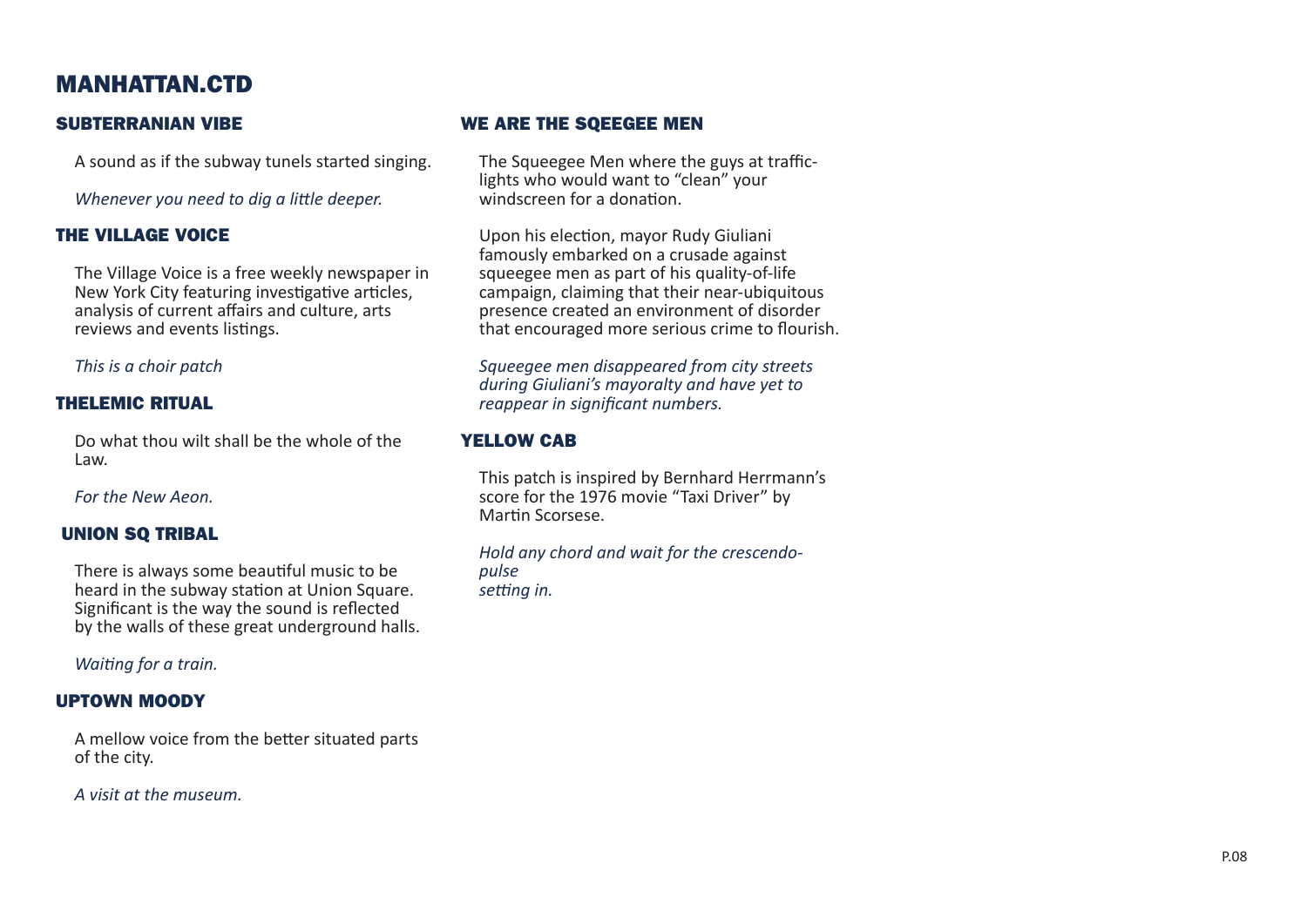# **OUEENS**

# 74TH ST. MANTRA

74th street refers to the multi-cultural neighbourhood Jackson Heights at Flushing Queens.

Aside fron the large population of Middle- and South-American peoples there is a strong Indian community here.

*Prayer, meditation and Yoga positions.*

## ASTORIA

This is dedicated to the predominatly Greek area in Queens.

*A complex arpeggiated patch for many purposes.*

# **ROTANICA**

Named for those mysterious stores stocking spells, potions and artifacts of ritual, this patch spreads a mystical, candle-lit atmosphere.

Botanica is also a great band from New York City.

*Doing good and good only.*

## CON EDISON

This high-voltage patch is named after New York City's main power-supplier with a power-plant situated right here in Queens.

*Massive scary surge of sound for your* 

*industrial-music pleasure.*

## CORONA INDUSTRIAL

Corona was a late 19th century development in the old Town of Newtown.

The name allegedly derives from the crown used as an emblem by the Crown Building Company, which developed the area; them Italian immigrants who moved into the new housing stock referred to the neighborhood by the Italian or Spanish word for "crown" (which is "corona").

*Complete backing with a dark and menacing flavor.*

# DEMOLITION CINEMATIC

As the title suggests a wide-screen view over the city's landscape with it's many developments.

*Powerful chords at lower registers.*

## EDUCATING BOB

Robert Moog, the inventor of the Moog Synthesizer earned a bachelor's degree in physics from Queens College, New York in 1957

*A multi-timbral patch for any weird sound experiments.*

# EVERYTHING BAGEL

People from all over the city come up here for their share of Astorias favorite Bagels.

*In moderation. Expect to be full, very full.*

# F TO GO

The sound of that grey line.

*Reliable organ-like patch that'll get you anywhere in no time at all.*

## FRONTAL LOBOTOMY

"I'd rather have a bottle in front of me than a frontal lobotomy"

Totally whacked out Techno-patch for the hard partying all-night extravaganza.

## HIT THE BONG

This'll knock you right off your feet.

*Exclusively for the initiated.*

## HOME FOR THE HOLIDAYS

An oscillating winter theme.

*After a hard day of christmas shopping*

## IT DWELLS IN THE SEWER

A very frightening electronic beast untaimed and dangerous.

*Keep the key pressed after the initial shock has faded.*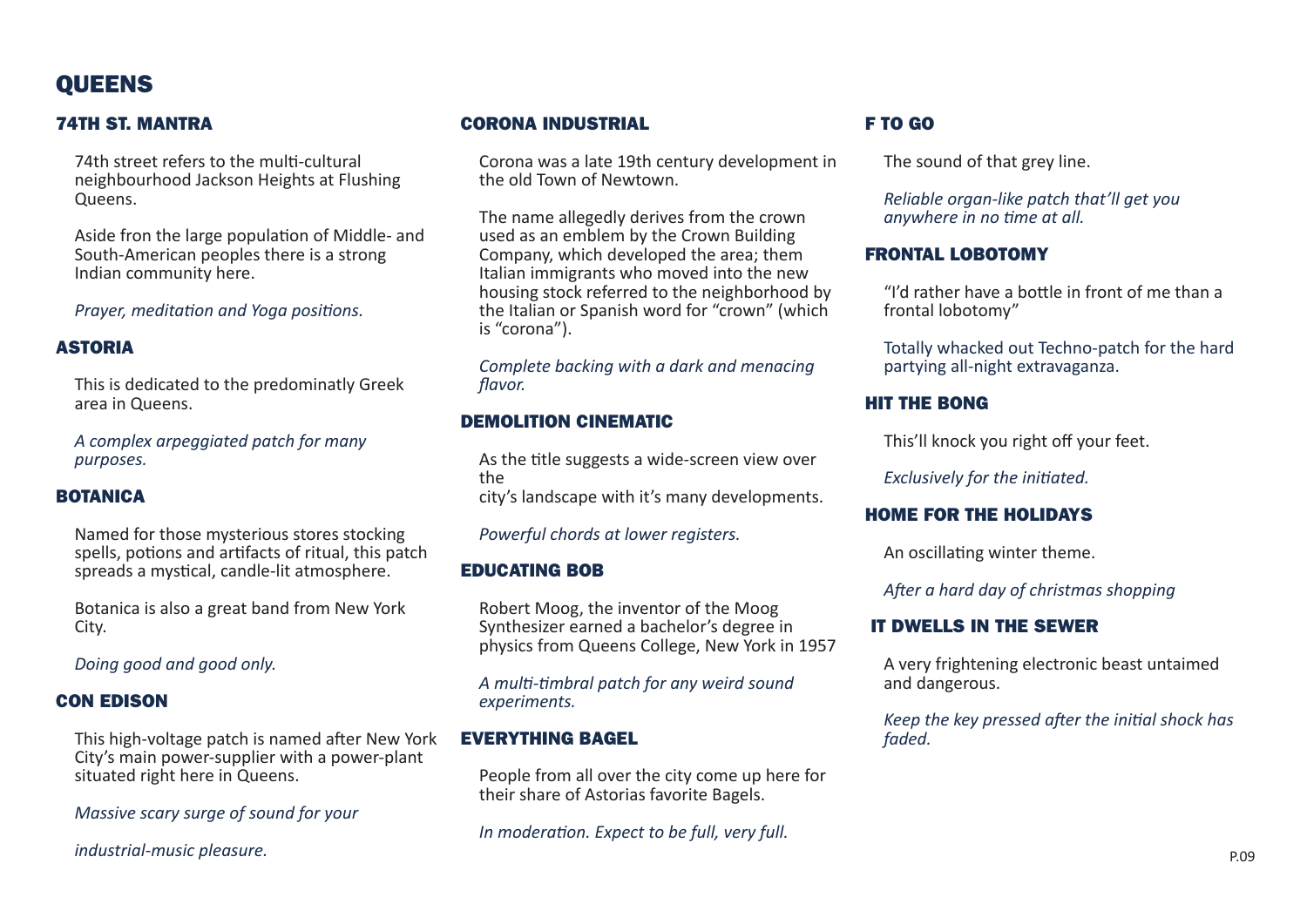# QUEENS.CTD

### MAS HORCHATAS

A Horchata is a delicious Mexican drink made from rice-milk with cinnamon flavor.

(You can use it as a mixer for Rum too, yummy!)

*Served to calm your tummy with a VERY spicy Mexican dish.*

#### MISS FLUSHING MEADOWS

Dedicated to the beautyful chiquitita you spot on Roosevelt Avenue one summer afternoon.

*Happy arpeggiated patch for girly Pop tunes.*

#### ORGANIC FOODSTUFF

"You are what you eat" they say and the advantages of healthy nourishment can not be over-estimated.

*This patch is truly alive with goodliness and will rapidly spoil with a few tweaks on those XY-controls as certainly there are neither preservatives nor artificial flavorings added.*

#### POP TARTS

Teenie Boppers and 80s Synth Pop are the inspiration for this annoying patch.

*OMG this really is one silly lead!*

### POWER SLUDGE

Another long-haired distorted rock-sound to go with or instead of electric guitars.

*Run this through an actual guitar-stack and you'll catch my drift.*

## RADIO VSYO

Named after a Russian radio-station out of Long Island City this patch is making use of drastic FM frequency shifts to create an almost cold-war like atmosphere.

*Thrillers, documentaries about the Soviet Union and black and white underground Super 8 films.*

### ROOSEVELT CABRON

Highly strung hustling action in Jackson Heights. Verytense and pretty aggro.

*Percussive pattern with melodic possibilities.*

#### ROUND AND AROUND THE GLOBITRON

The monumental stainless steel globe, standing 140 feet high, was presented to the 1964 World's Fair by United States Steel.

Today, it is Queens' most recognizable symbol as the centerpiece for the park and it's surrounding area is the park's most popular meeting place.

*A majestic, proudly pacing patch with sample & holdovertones.*

#### SINGLE STRING DOOM

Metalheads!

*Go to a lower register, press a key and feel the glory of doom.*

#### SLAUGHTERHOUSE MACHINERY

The extremely loud machine-shop where unutterable things are happening.

*Press a chord and talk confidentially.*

#### SOCIOPATH

Brainwaves of the average New Yorker.

*These people are not always dangerous, but sometimes. Mostly they are just confused and quite neurotic.*

#### **SPEAKEASY**

Where to go when booze is banned and times are tough?

*Jazz*

### THE BQE

On the Brooklyn-Queens Expressway when traffic is not slow.

*Enjoy the ride!*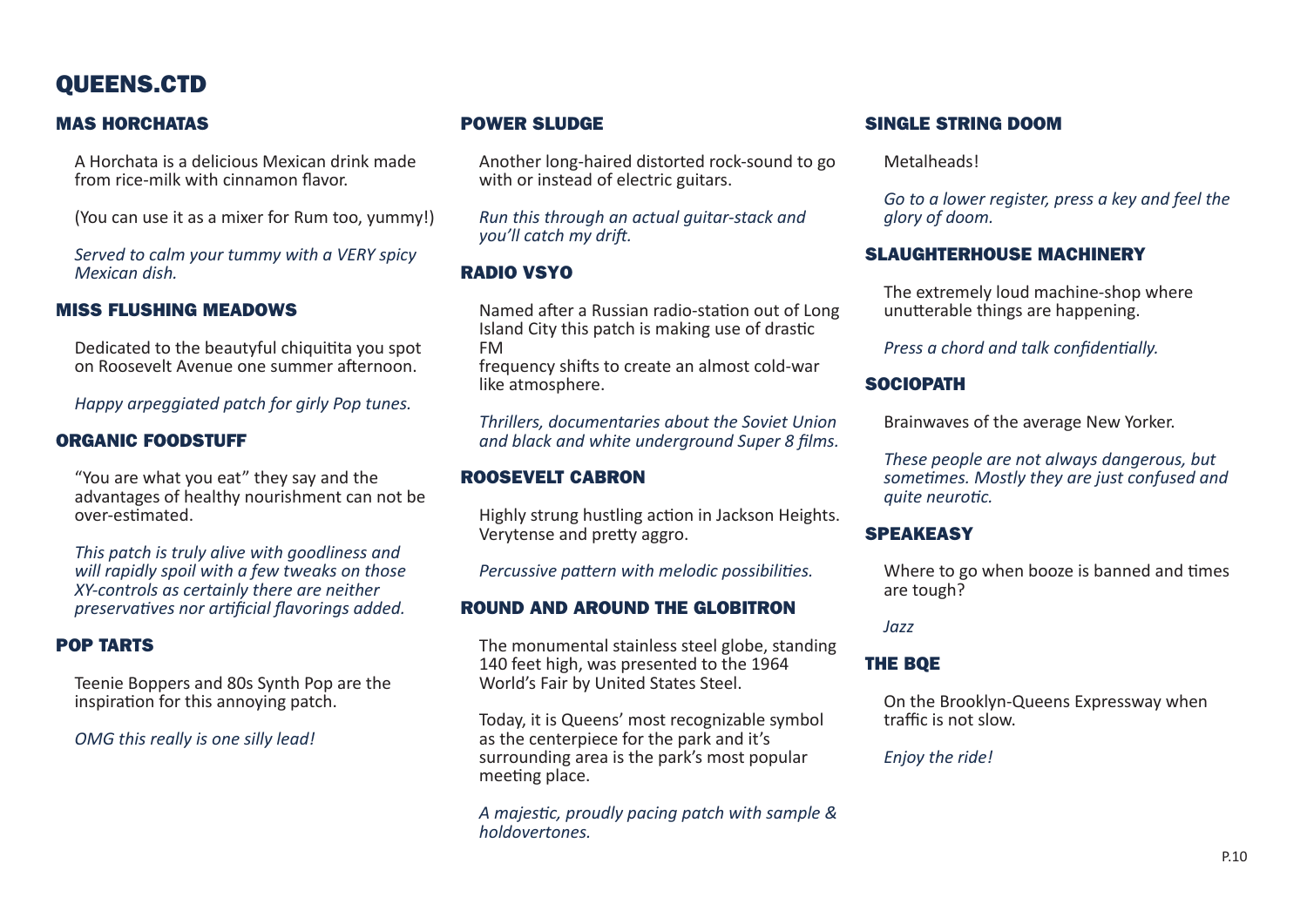# QUEENS.CTD

# TRUE BLUE TATTOO

Vinny Signorelli's tatto shop on Fresh Pond Rd.

*Press a key in the higher register and feel that swallow being inked on your neck.*

## VAPORIZER

The second pot-smoking reference in this borough.

Only this time it doesn't involve any smoke.

*Interesting concept. You should try it some time.*

# VETERANS DAY

WW II, Korea, Vietnam and now Afganistan and Irak.

## *A melancholic patch.*

## WE'RE A HAPPY FAMILY

In 1974 from Forest Hills in Queens came the sound that changed the world.

*This is trying to imitate Dee Dee Ramones' downstroke only bass-chopping style*

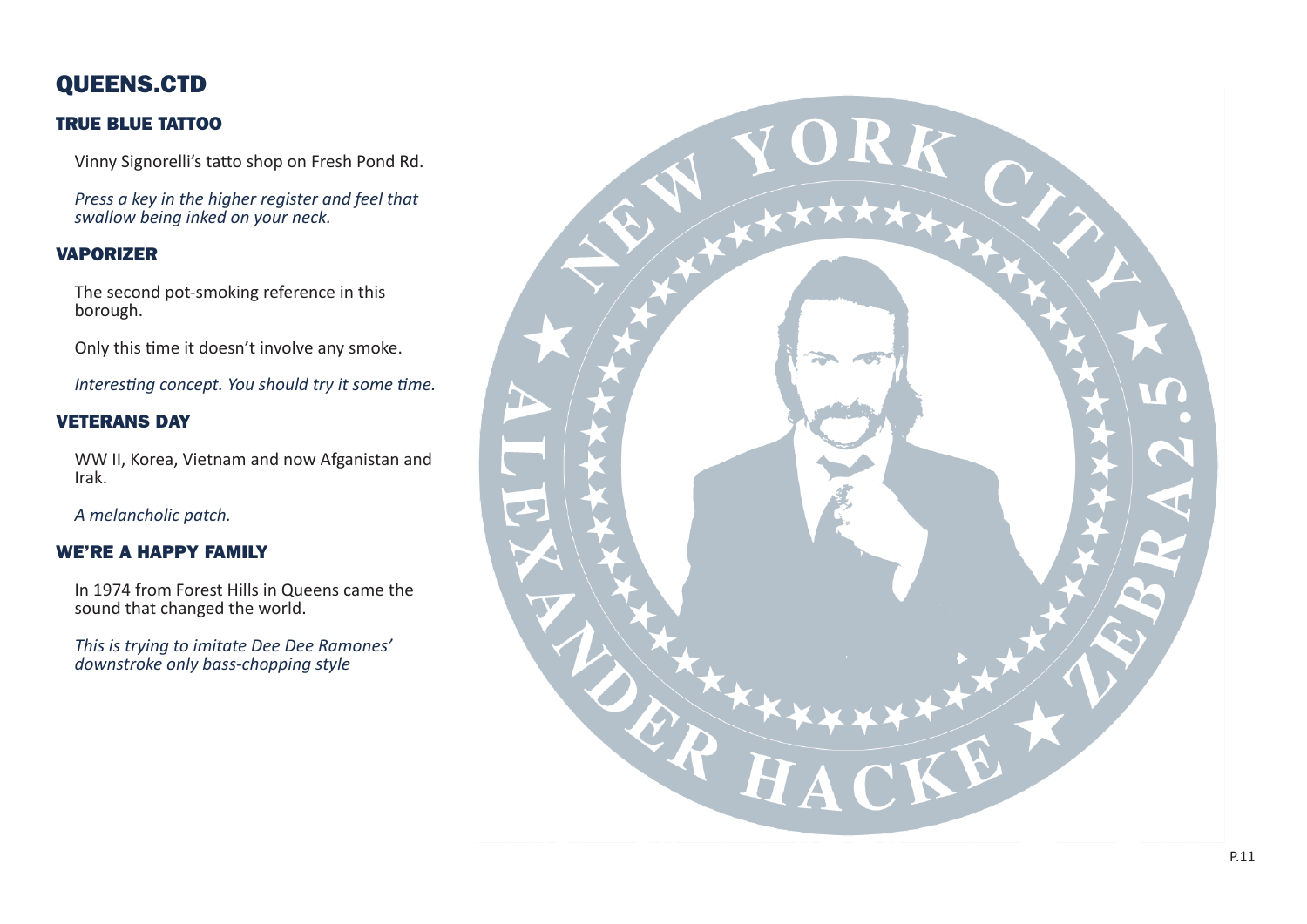# STATEN ISLAND

### A STEAM-SHIP ASHORE

A vessel of enormous proportions too close to avoid.

*Massive blasts of heat.*

#### AMBROSE CHANNEL RANGE

Idyllic is something else.

*Biting and acidic. Brought to you from your friends at the industrial plant.*

#### ANALOG HIGH TIDE

Everything that rises must converge.

*Old school square wave modulation patch.*

#### BEHAVIORAL MEDICAL RESEARCH

Greetings from your local psychopharmaceutical developers.

Anxiety and compulsive obsessive disorder.

*Do not drive or operate heavy machinery while this patch is active.*

#### COMMUNITY CHORALE

Stay away from that wide left-hand path of booze, song and lose women.

*Honest to god-fearing organ-patch.*

### CREW CUT

Also known as the "buzzcut". More than a fashion statement.

*The men in the forces. Brothers in arms.*

#### ELECTRIC AIR SPACE

Love is in the air above that cute little island in New York's southwest.

*A flexible yet simple patch of applied wierdness.*

#### FAREWELL TO A SCOTTSMAN

Bagpipe kind of patch

*Funerals mostly.*

### FERRY TO ST. GEORGE

A pleasant ride from Manhattans financial district.

*A romantic maritime patch of the cinematic kind.*

#### GOOD OLE DAYS

Back in the days when the scratchy sound of the Victorola or the valve-radio where the favorite sources of entertainment.

*Lo-fi extravaganza.*

#### GREENBELT OUTING

Frolicking through one of the many parks of that almost rural part of the city. Quite a good chance of stepping into toxic waste though.

*Happy fiddles under a see-through ozone layer.*

#### ICHABOD CRANE

A mythological figure in history. The headless horseman. Scary!

*A B-Movie patch for tales of terror.*

#### KILL VAN KULL

A tough place. Out at sea.

*Shanties.*

#### LENAPE CHANT

Song of the indigionous peoples of New York.

*Rituals and pow wow's.*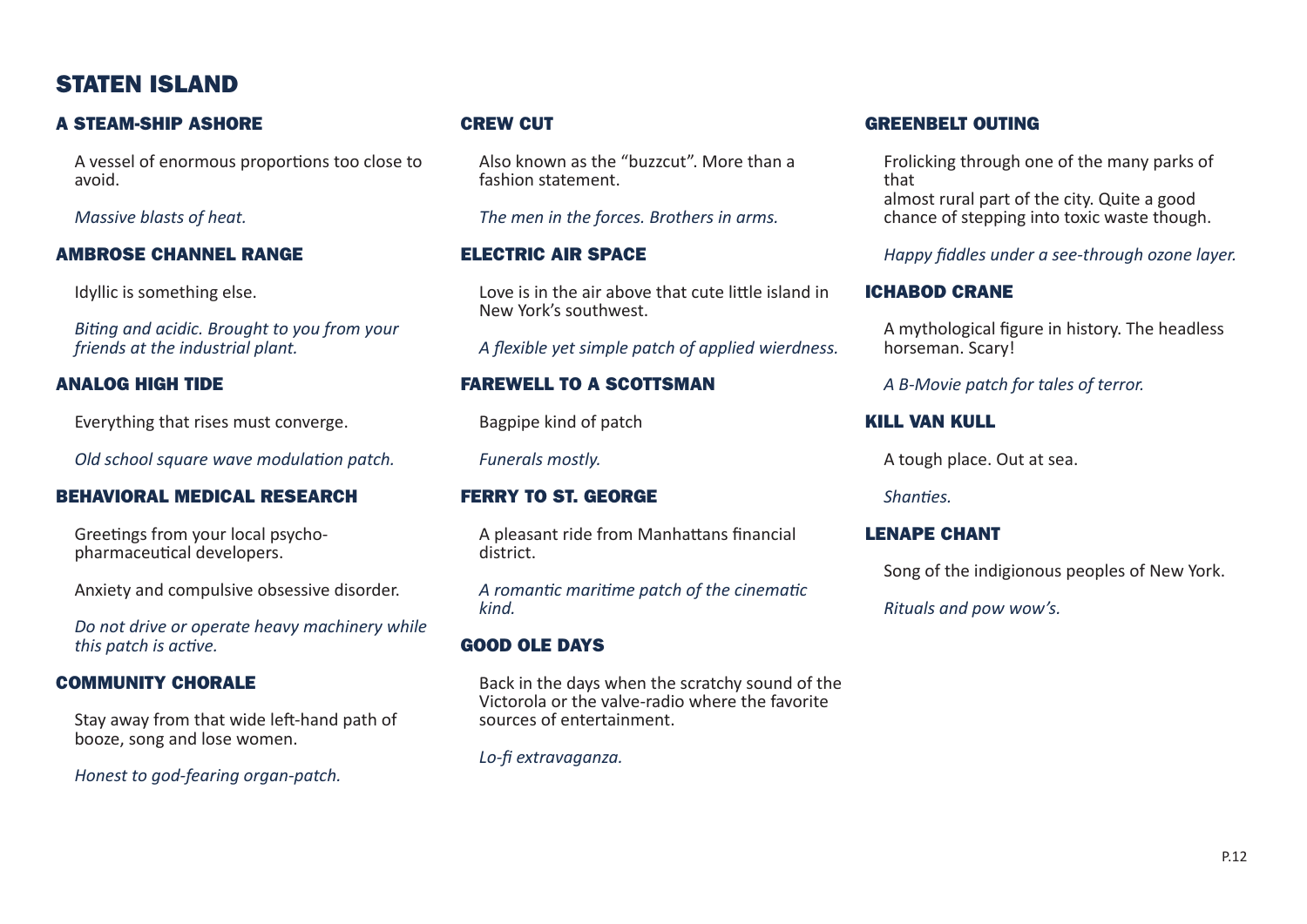# STATEN ISLAND.CTD

#### METEOR III

The Townsend-Downey Company built a yacht, The Meteor III for Kaiser Wilhelm of Germany. It was launched at Shooters Island in February 1902 and was accompanied by many hundreds of spectators.

Thomas Alva Edison sent a camera man over and made one of the first news movies in US history of the event. It is available online from the Smithsonian.

*Alice Roosevelt christened the boat and her father Teddy was there as well.*

#### MORODER SWORD STYLE

Combining a flavor associated with the 70s Master Gorgio Moroder and the sound of martial arts flick weaponry as heard in samples for Staten Island's own Wu Tang Clan.

*A movie yet to be conceived.*

#### NAUTICAL CHART

Straight from the octopussy's garden under the sea.

*The Yellow Submarine.*

#### ON THE WIRE

Twangy resonating cembalo style patch.

*Long distance communication.*

## PILGRIM SPIRIT

Soothing and melancholic patch.

*Lullabies*

## RURAL POULTRY

A "Howdy!" from the chicken farm.

*Eggs any style*

### SEA URCHIN

The fat lips of the prickly sea-dweller

*A strictly imaginary creature.*

### **SHAOLIN**

Paying hommage to the one and only Wu Tang Clan of Staten Island.

#### *Hip Hop Hard Core*

### SUBURBAN RELAPSE

I never want to leave but if I have to, I will always come back.

*Very very slow evolving patch.*

#### SUNRISE SENIOR LIVING

Fun and games, mashed potatos and split peas for dinner and a quiz-show on TV.

*Pensioners birthday parties.*

### THE LANDFILL

Aside from the great Chinese wall and the Belgian motorway apparently this is one of the few man-made landmarks clearly visible from space.

### *Get rid of all that stuff!*

### TRANS-ATLANTIC FEEDBACK

A feedback-machine. Truly weird. *For your atonal and experimental pleasure.*

### TUBE A TUNNEL

Plans to build a subway tunnel to Manhattan where quickly abandoned.

*That exactly is the question.*

### VERRAZANO-NARROWS

Crossing the bridge. *Depends on the car but best at night.*

### WEST SHORE TUNE

Tune from that very industrial coast of the island. *Enviromental sound design and zoning.*

#### WHALE PLACENTA

While whales can communicate across the seven seas by song, their after-birth can be as large as a VW-van.

#### *Gentle giants.*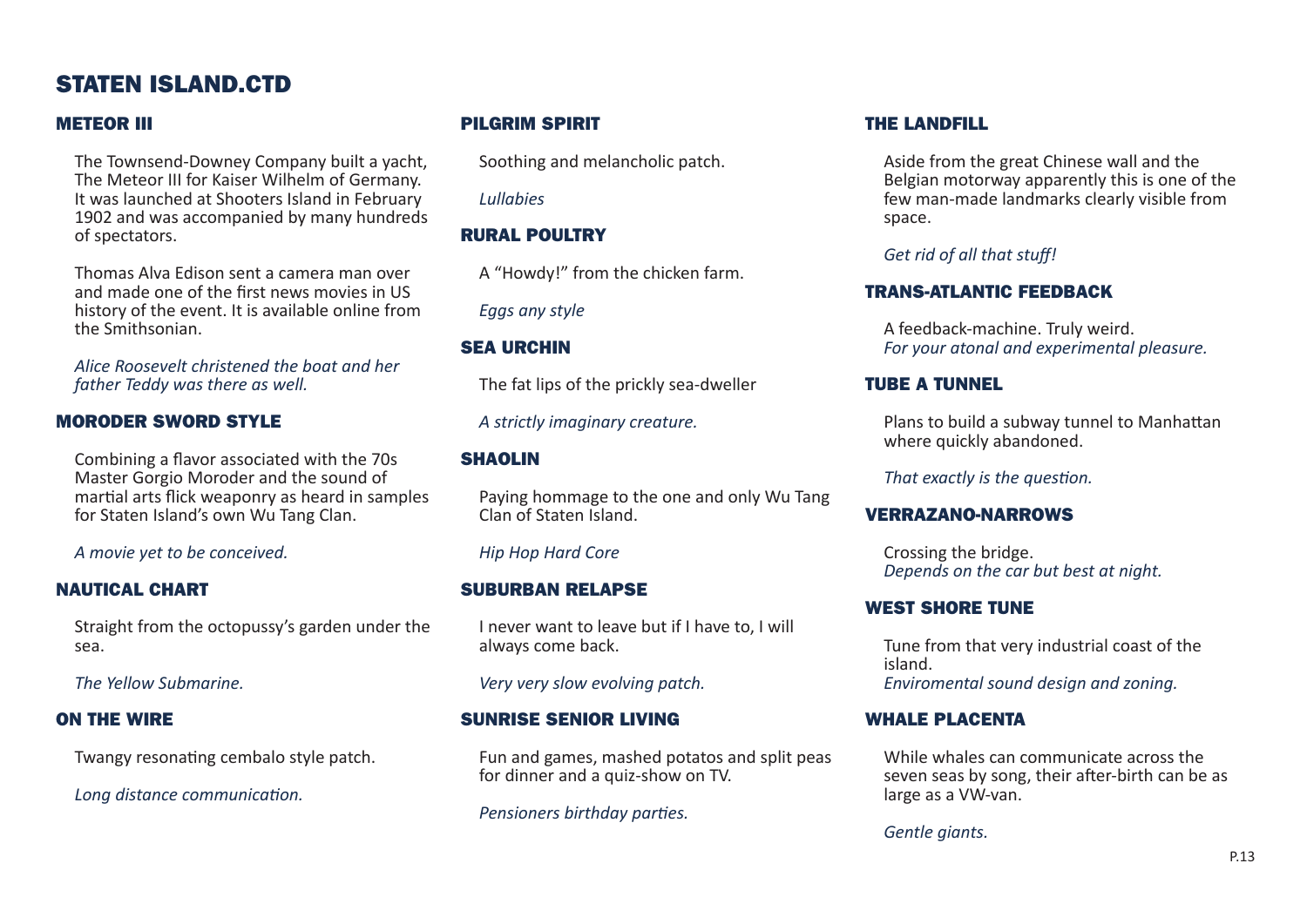# THE BRONX

## 8 BALL PYLON

A bicycle-runner will deliver the stuff. Just park your car by that black pylon.

*Kraftwerk beats Superfly style.*

## ABSOLUTE EVIL

Another beast lurking in the shadows of the night-time city. Moaning and groaning, ready to attack.

*Ideal to put emphasis an scary scenes.*

# BETTY IS A BITCH

A classic D6-sound dedicated to "Nasty Gal" Betty Davis. "Game Is My Middle Name",

*The Funk.*

## CHOP SHOP

Here's 2 associations to go with this sound and its title: A place where cars or motor-cycles get modified (hence the chopper) or a butcher shop (as in pork chops)

*A grinding noisy drone with a modulation shortly after the beginning.*

## CO-OP CITY SCOOP

Co-op City, located in the Baychester section of the Borough of the Bronx in northeast New York City, is the largest cooperative housing development in the world.

Situated at the intersection of Interstate 95 and the Hutchinson River Parkway, the community is part of Bronx Community Board 10.

If it were a distinct municipality, instead of part of Bronx county, it would be the 10th largest "city" in New York State.

## *Complete multi-purpose backing.*

## CORRUGATED IRON

Corrugated Iron is lightweight and easily transported. It was and still is widely used especially in rural and military buildings such as sheds and water tanks.

Its unique properties were used in the development of countries like Australia from the 1840s, and it is still helping developing countries today.

*In lower registers this patch really sounds like a sheet of metal played and made to resonate with a bow as used for orchestral string instruments.*

## ELECTRIC KICKING BOOTS

Kraftwerk's 1977 hit 'Trans-Europe Express' was a great B-Boy favourite and the cool driving metallic Kraftwerk mixture of computerised drumbreaks and synthesisers was something a lot of the more musical kids on the scene wished to emulate.

While all this was happening on the hot and sweaty dancefloors of the Bronx, out on the streets another vital element of the hip hop scene was falling into place.

## *Pretty agressive Hip Hop backing.*

## ESTA UNA CHIQUITITA

A night out in a hot and sweaty Latino houseclub.

*Pumping backing with cat-calls and whistles.*

## HERE TODAY, GONE TOMORROW

What can I say?

*Just a pretty organ-like patch. Mournful and melancholic.*

## HOME SWEET HOME

Mid pleasures and palaces though we may roam, Be it ever so humble, there's no place like home;

*The song's melody played in the underscore as Dorothy spoke of "No Place Like Home" near the end of the 1939 film The Wizard of Oz.*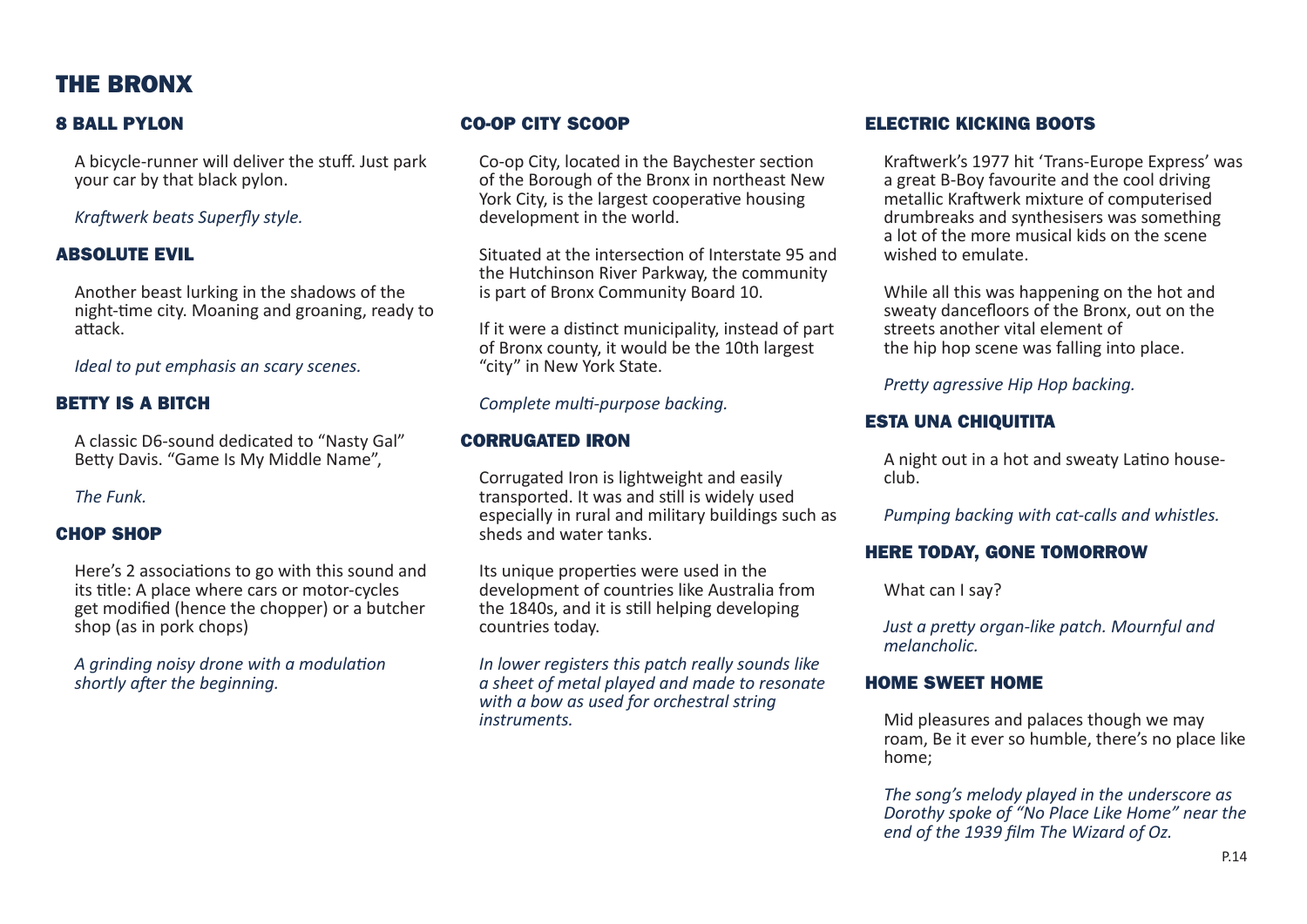# THE BRONX.CTD

## MARCHING HEAT

It does get very hot in New York City.

*A pulsating patch with a sizzling feedback-delay.*

#### MEET THE EVERYDAY PEOPLE

Many people steer clear of The Bronx because of its reputation of being tough and crimeridden.

That may be true in South Bronx, one of the city's poorest areas, but that doesn't apply to the whole of The Bronx.

It has beautiful parks, a world-class botanic garden and zoo, a wonderful array of galleries and museums, cafes and bars, upmarket neighbourhoods and friendly people.

Sixty percent of The Bronx is Latino, but among the Spanish language, you'll still hear that distinctive Bronx accent.

*A welcoming and naive sounding patch.*

#### MOTT HAVEN

Mott Haven has a population of 50,000. For decades Mott Haven has been one of the poorest communities in America.

Over half the population lives below the poverty line and receives public assistance.

*A wailing, oscillating patch designed for melancholic bylines*

### ONE FUNKY METH

Having a crystal ball.

*Insane while rather speedy backing.*

### OPIATE LULLABY

Are you struggling with heroin, painkillers, cocaine, alcohol, crystal meth or other drugs? Or are you just wary of the drug related references in the titles of these patches?

The Albert Einstein College of Medicine's Division of Substance Abuse has confidential treatment programs that can provide medication (e.g., buprenorphine (Suboxone), methadone, etc.) and counseling.

Our programs are located throughout the Bronx and are convenient to upper-Manhattan and lower Westchester.

*A calm and dreamy patch.*

#### OUR LADY OF REFUGE

M.P. M\232ller, Inc. Hagerstown, Md. \320 Opus 4436 (1925) Electro-pneumatic action 3 manuals, 35 stops, 19 ranks.

*Pipe organ*

## POE'S FINAL HOME

The house appears on the Bronx bus map as "Poe Cottage", which is accurate. Much more cottage than house. He died while visiting Baltimore three years after moving here.

*Poe's final short story "Landor's Cottage" was probably inspired by the home.*

## PULSE OF EDEN

Mount Eden is a neighbourhood in the South **Brony** 

*There also used to be a hospital by that name. This'll hopefully make you feel a little better.*

#### RIDING SHOT-GUN CHASE

Suspense and screeching car-tyres.

*A wicked pulsating patch.*

## RIOT AT RYKERS

Two-hundred guards swinging clubs and lobbing tear gas stormed a city jail on February 19, 1988, crushing a riot by 550 inmates who ransacked cellblocks in a three-hour insurrection to protest conditions.

*Pounding, marching boots and general upheaval.*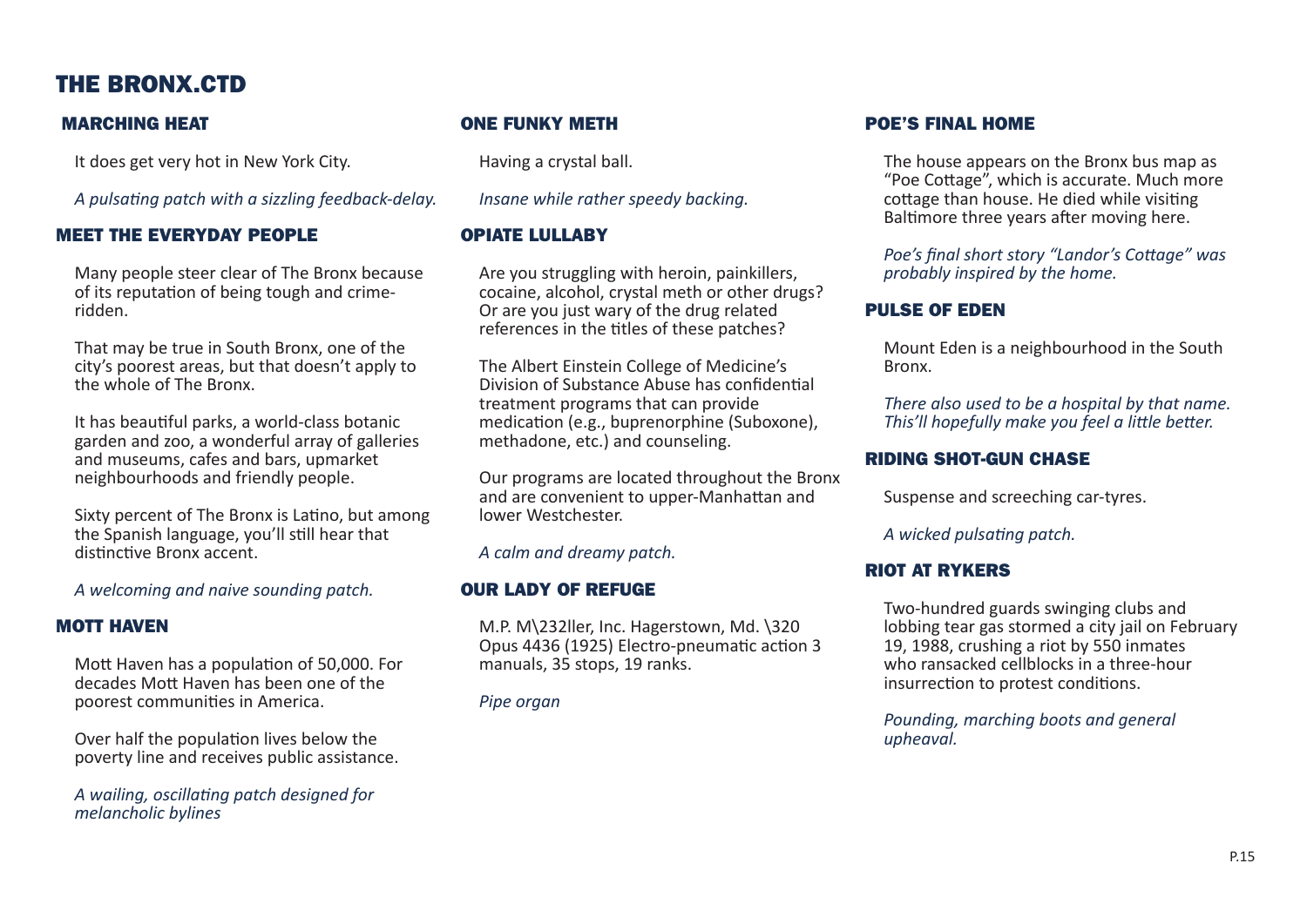# THE BRONX.CTD

### SPUYTEN DUYVIL

An area named after Spuyten Duyvil Creek, a Dutch name with various historical spellings and meanings, the most plausible of which is "Spinning Devil" or "Devil's Whirlpool"

*A swingin' but harsh and manly groove.*

#### SURVIVAL OF THE FITTEST

In their 300 million years of existance even cockroaches have developed democratic structures where conflicts are balanced out for the benefit of the whole community.

*The sound of various beasts and critters in a multitimbral patch.*

### TAKE THE 6 BACK

On the Lexington Avenue local.

*Romanticism.*

#### TEAMSTERS LOCAL

The International Brotherhood of Teamsters (IBT), formerly known by the name International Brotherhood of Teamsters, Chauffeurs, Warehousemen and Helpers of America, is one of the largest labor unions in the United States.

The name and logo of the union reflect the origin of the union as a craft union when founded in 1903.

A teamster was originally a person who drove a team of oxen, a horse-drawn, a mule-drawn wagon or a muletrain. The driver of a muletrain was also known as a muleteer.

#### *A brassy patch.*

#### TERRA NATIA

Ask any New Yorker about Arthur Avenue in the Bronx and you get either puzzlement or a flood of loving sentiment about the real Little Italy of New York, the best place for bread, pasta, meat, pastries,espresso machines, the only place to buy Italian sausage, and more.

The paradox is real: Many New Yorkers never heard of the place, while for others it's home away from home ... although it is often a wellkept secret.

*A snazzy lead-patch.*

#### THE REAL DEAL

Images of a crime-scene, the yellow tape, flashing blue lights, sirenes and reflections on rainy asphalt.

*Four channel backing*

#### TONY TREMOLO

The fictional character Tony Tremolo is an Italo-American guy living in the Bronx in the early sixties.

He sports a pompadour and wears a pinky ring. Sort of like Ray Liotta in Good Fellas.

*Retro sounding tremolo-patch.*

#### ULTRA SONIC STEPPING

Another patch exploring the connection between Kraftwerk-style electronics and the Afrika Bambataa brand of early Hip Hop programing.

*Groovy arpeggiated patch with a space-age twist.*